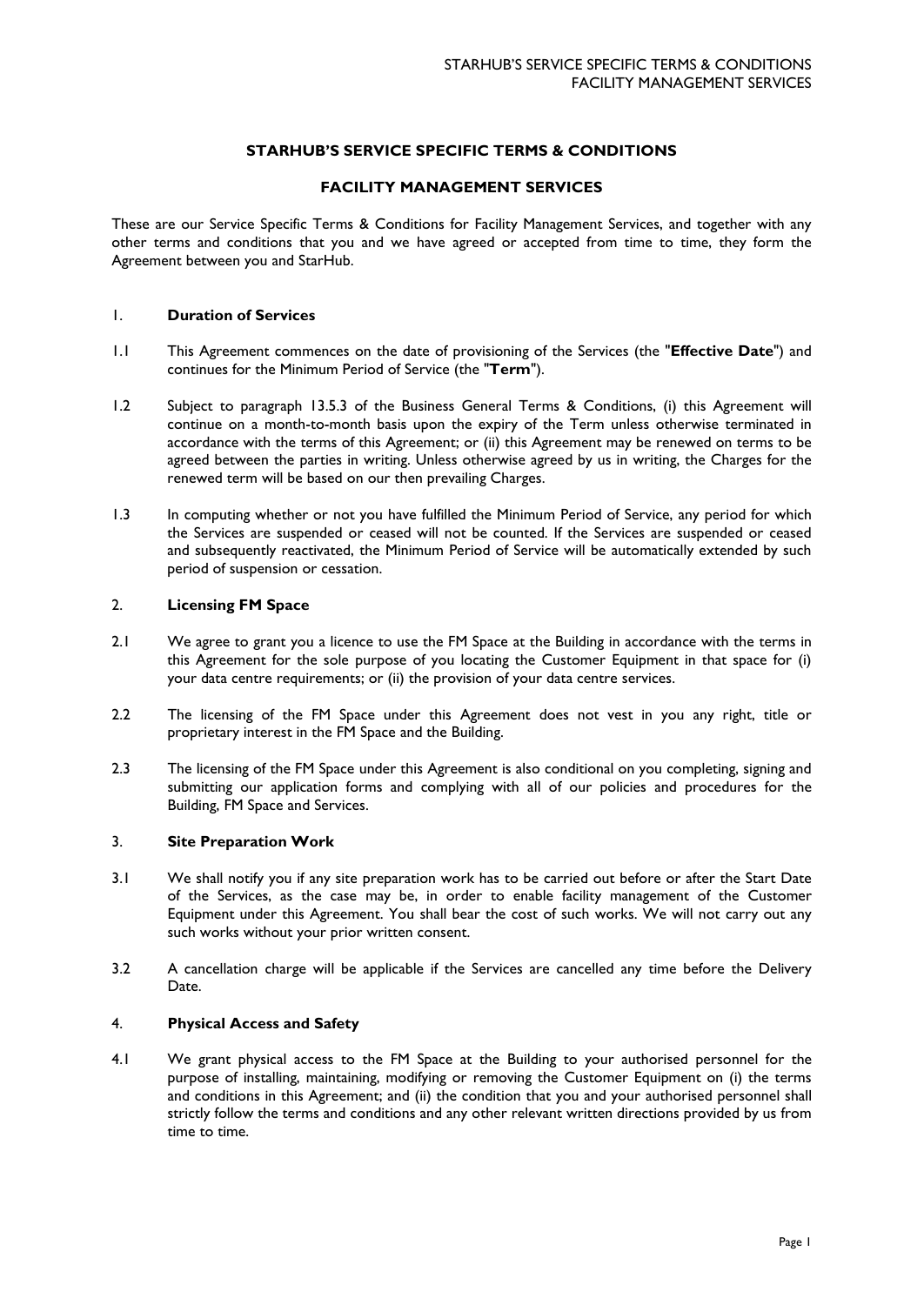- 4.2 You must not grant a third person any right to access the FM Space at the Building to which you have been granted access unless our prior written approval has been obtained.
- 4.3 Where we determine that the Customer Equipment poses an immediate risk of personal injury or significant property damage, we may at your cost and expense take all interim measures necessary to prevent such injury or damage, pending attendance by you to perform corrective work.

### 5. **Your Obligations**

- 5.1 The obligations set out in these Service Specific Terms & Conditions shall be in addition to your obligations set out elsewhere in this Agreement, as the case may be.
- 5.2 You warrant that:
	- 5.2.1 you shall not install at the FM Space or the Building, any equipment other than the Customer Equipment;
	- 5.2.2 you shall not use the Customer Equipment for any purposes other than for your data centre or data centre-related services usage;
	- 5.2.3 you shall not and shall not permit any other party to alter, damage or in any way tamper with the FM Space, the Building or any other equipment located therein;
	- 5.2.4 you shall not move or re-locate any of the Customer Equipment outside the FM Space or remove any of the Customer Equipment from the FM Space, without our prior written consent. For the avoidance of doubt, you are entitled to move or re-locate any of the Customer Equipment within the same rack or between different racks located in the same FM Space and Building without our prior written consent;
	- 5.2.5 you shall not do, permit or suffer to be done on the FM Space or the Building anything which may:
		- 5.2.5.1 (i) threaten or be likely to threaten the safety of; (ii) create or be likely to create imminent harm to; (iii) harass; or (iv) abuse (whether verbally or otherwise), our employees, customers or third persons;
		- 5.2.5.2 interfere or be likely to interfere physically, electrically or otherwise with the delivery of telecommunications services supplied or to be supplied by us;
		- 5.2.5.3 jeopardise or be likely to jeopardise the integrity or confidentiality of communications within the Network; or
		- 5.2.5.4 threaten or be likely to threaten the security of the Building;
	- 5.2.6 you shall not do, permit or suffer to be done on the FM Space or the Building, anything which is or may become a nuisance, annoyance, inconvenience or disturbance to us or to any other occupiers of the Building;
	- 5.2.7 you shall keep and maintain the Customer Equipment in good working condition and repair and take such other action as a reasonably prudent user of data services or operator of a data centre or provider of data centre related services would;
	- 5.2.8 you shall ensure that the Customer Equipment does not cause heavy power surge, high frequency voltage and current, airborne noise, vibration or any electrical or mechanical interference or disturbance whatsoever which may prevent in any way the service or use of any communication system or affect the operation of any other equipment, installation, machinery, apparatus or plant of ours or other occupiers of the Building and in connection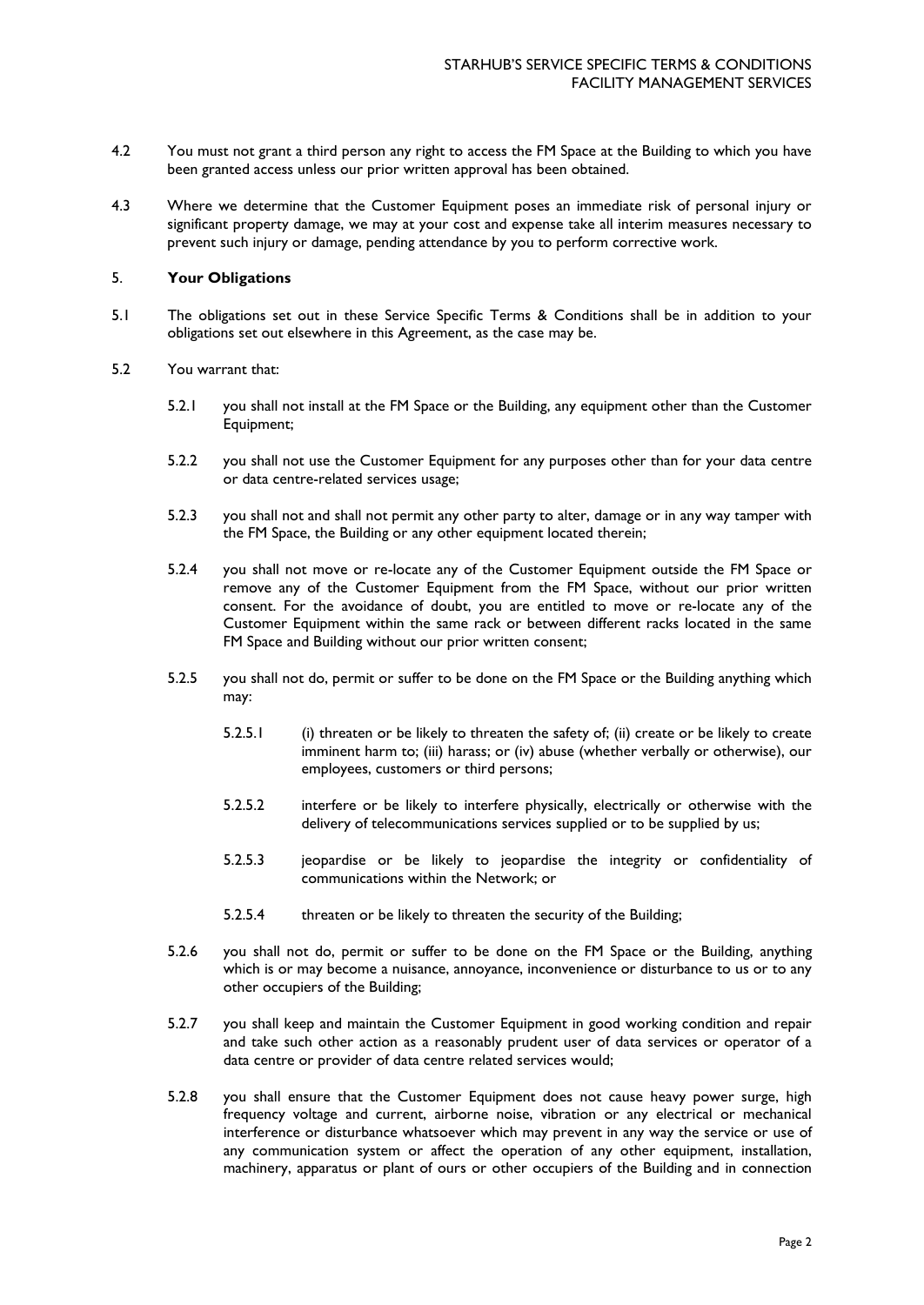therewith, you agree to allow the Regulatory Authority, us or the Landlord to inspect at all reasonable times the Customer Equipment to determine the source of the interference and thereupon, to take suitable measures at your own costs and expense to eliminate or reduce such interference or disturbance to the satisfaction of the Regulatory Authority, us or the Landlord if it is found that such Customer Equipment is the cause of or contributing cause of the said interference or disturbance; and

- 5.2.9 if a fault, defect or problem with the Customer Equipment causes or may cause damage to the FM Space or our facilities, you must:
	- 5.2.9.1 notify us as soon as possible; and
	- 5.2.9.2 repair the fault, defect or problem or take other appropriate corrective action promptly.
- 5.3 You shall report immediately to us any incident, injury or harm, fatal or otherwise that occurs at the Building. For fatal or serious accident, the accident site shall be left undisturbed to facilitate the relevant authority to investigate on the circumstances leading to the accident. You shall report immediately to the Ministry of Manpower, police and your insurance company (if any) of any fatal accident having occurred at the site. You shall be liable for and shall indemnify and keep us indemnified against all losses, claims, proceedings, damages, liabilities, costs and expenses for injuries or death to any person whomsoever or any loss or damage to any property whatsoever which arise out of or in consequence of any act or omission of your employees and contractors in relation to the Building.
- 5.4 You certify that all work performed by you for which access has been approved is performed by appropriately qualified, skilled and trained personnel.

### 6. **Connection with other Equipment**

6.1 You acknowledge and agree that nothing in this Agreement permits you to make any physical connection with any equipment or interconnect with any network or part of a network of any other occupier of the Building or any site adjoining the FM Space unless we expressly agree to the connection or interconnection in writing and the terms of such physical connection have been agreed between us in writing, and such terms shall include the manner and costs of such physical connection.

## 7. **Additional FM Space and/or additional requirements (e.g. replacement, modification, rearrangement or additional equipment)**

7.1 If you seek the provision of additional space and/or additional requirements at the Building, you shall submit a written request to us and we may consider that request at our absolute discretion, always subject to the availability of space and resources. There may also be additional terms and conditions imposed for such additional space and/or requirements, including additional Charges.

## 8. **Insurance**

- 8.1 You acknowledge and agree that the risk of loss or damage to the Customer Equipment shall at all times remain with you and you shall take out and keep in force the following insurance policies and name us as a principal for paragraphs 8.1.1 and 8.1.3 below:
	- 8.1.1 a comprehensive public liability insurance in an amount not less than Singapore Dollars One Million (S\$1,000,000) or in such higher amounts as we may from time to time prescribe, in respect of any one occurrence;
	- 8.1.2 property insurance for the Customer Equipment and those assets used by you under this Agreement, and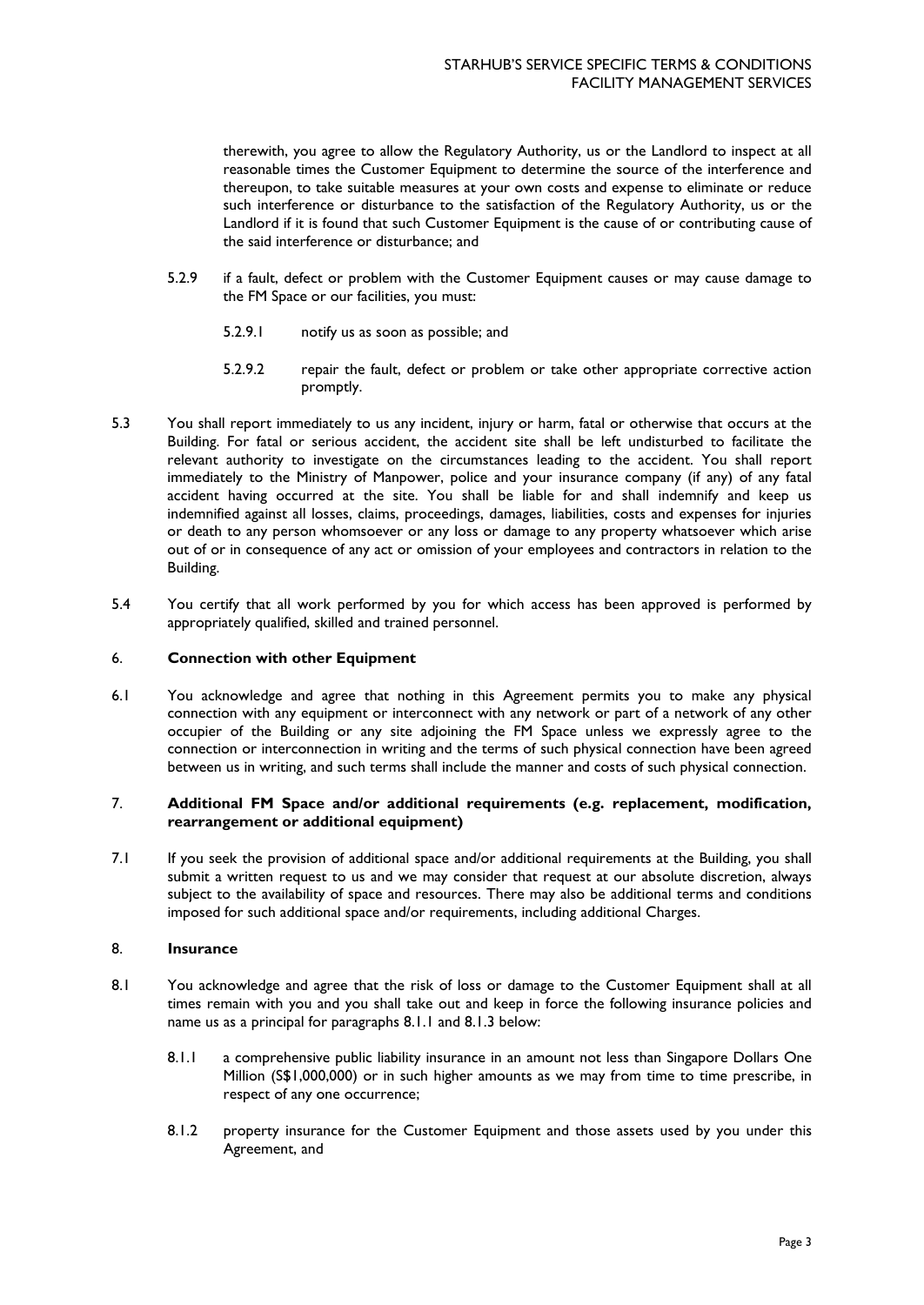- 8.1.3 worker's compensation insurance for payment of compensation under or by virtue of the Work Injury Compensation Act (Cap. 354) or any other law amending or replacing such Act.
- 8.2 The policies under this paragraph 8 shall be extended to include your legal liability for loss or damage to the Building and our equipment and you shall ensure that the relevant exclusion in the policy relating to the property in your care, custody or control or any servant of yours, be deleted entirely.
- 8.3 On our request, you must produce evidence that you have complied with and continue to comply with your obligations under this paragraph 8.

### 9. **Landlord**

9.1 You acknowledge that your occupation of the FM Space and the facility in relation thereto shall be conditional on the existence of a lease of the Building in our favour ("**Lease**") and subject to the terms and conditions imposed by the Landlord of the Building (the "**Landlords' Terms**"), which are incorporated in this Agreement. You shall not use, permit or suffer the FM Space or any part of the Building in relation thereto to be used in breach of the Landlords' Terms. In the event that you are in breach of the Landlord's Terms, and we notify you of such a breach, you shall immediately remedy such breach according to the notice.

### 10. **Liability and Indemnity**

- 10.1 This paragraph 10 shall be in addition to the liability and indemnity provisions set out elsewhere in this Agreement.
- 10.2 We shall not under any circumstances be liable to you or any third party (including your customers, invitees, affiliates, employees or contractors) for any indirect, incidental, punitive, special or consequential loss, cost or damage of any kind including loss of business, profits, revenue, contracts, goodwill, anticipated savings, production or claims by any other parties whether arising out of negligence, breach of statutory duty, breach or non-performance of this Agreement, any act or omission of our employees, agents, or sub-contractors, or otherwise.
- 10.3 We exclude all statutory and tortious liability incurred by you or any third party (including your customers, invitees, affiliates, employees or contractors) and all liability for any losses, damages, costs, expenses incurred by you or any third party (including your customers, invitees, affiliates, employees or contractors) arising from or in connection with this Agreement.
- 10.4 To the fullest extent allowed by the law, we do not give any assurances, guarantees, or warranties, either express or implied, in relation to the Services.
- 10.5 You must indemnify and keep us indemnified in full from and against all claims, demands, actions, suits, proceedings, damages, costs, loss and expenses of any nature whatsoever and howsoever that we may suffer or incur arising out of any occurrences in or the use of the Building by you, your customers, affiliates, agent, contractors or invitees or arising out of the breach of the Agreement or the Customer Equipment or any other equipment located in the FM Space, or any loss or damage to the Building caused directly or indirectly by you, your agent, contractors or invitees.

#### 11. **Ending the Services**

- 11.1 At any time, we may terminate this Agreement or the Services without assigning any reason by giving 30 days' written notice to you.
- 11.2 At any time after the Minimum Period of Service, you may terminate this Agreement or the Services by giving us 30 days' written notice.
- 11.3 We may terminate this Agreement at any time with immediate effect by giving notice to you if: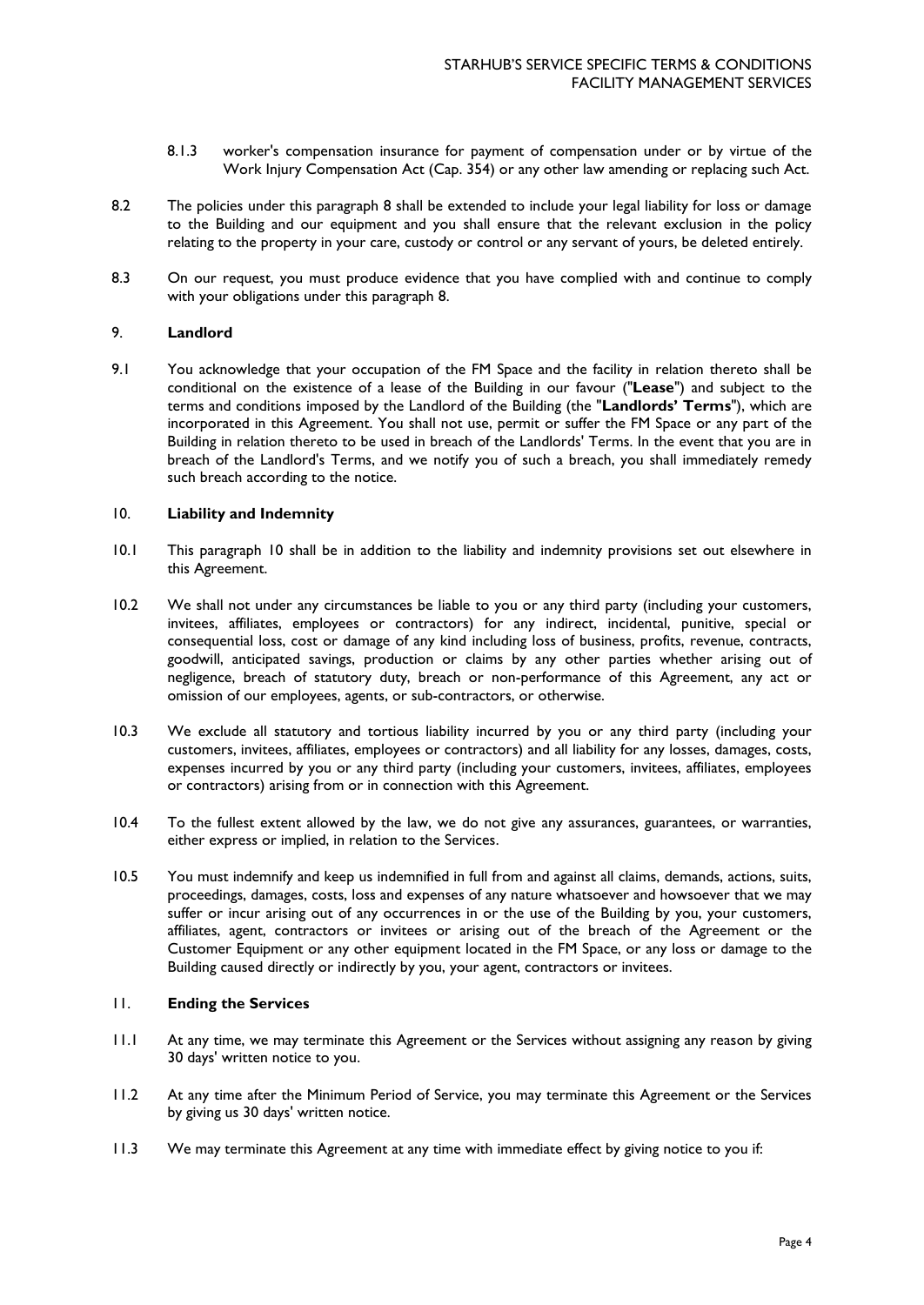- 11.3.1 you breach this Agreement and fail to remedy that breach within 30 days after receiving our written notice to do so;
- 11.3.2 our licence of Building or Lease is terminated, revoked or expired; or
- 11.3.3 you become insolvent, or cease or become likely to cease business, or a petition for winding up or bankruptcy has been filed, a resolution for voluntary winding up has been passed, or a receiver and manager or judicial manager has been appointed over the whole or substantial part of your assets or property.
- 11.4 Upon expiry or termination of the Services or this Agreement, you must at your own cost and expense (i) vacate the FM Space; (ii) remove the Customer Equipment; and (iii) restore the FM Space to its original condition, within 10 days from the aforesaid expiry or termination. If the Customer Equipment is not removed within 10 days from the date of expiry or termination of the Services or this Agreement, we shall be entitled to turn off the power supply for the Customer Equipment and remove the Customer Equipment at your own risk and charge you the Charges and all costs associated with such removal. We shall have no liability to you for any loss or damage that you may suffer as a result.
- 11.5 You grant us a security interest in all of your equipment stored in the Building (whether or not outside of the FM Space) for any unpaid Charges. If any Charge remains unpaid upon the termination or expiry of this Agreement or Services for any reason whatsoever, we shall be entitled to sell or otherwise dispose of all or part of your equipment stored in the Building (whether or not outside of the FM Space), without prior notice to you, in such manner without any judicial proceedings whatsoever, at such times and price as we deem fit, without prejudice to our other rights and remedies. We shall be entitled to apply the proceeds of sale, if any, after deducting the costs associated with such realisation or disposal (including an administration charge solely determined by us), towards payment of all sums of money due and payable by you to us and hold the balance thereof, if any, to the order of you. If there are no sale proceeds, or if such proceeds are insufficient, then all outstanding sums owed to us shall be payable by you to us within 21 days of demand. You shall indemnify us against any liability incurred by us to any third party whose property shall have been sold by us in the bona fide mistaken belief (which shall be presumed unless the contrary be proved) that such property belonged to you and was liable to be dealt with as such pursuant to this paragraph 11.5.
- 11.6 For the avoidance of doubt, if the Services or this Agreement are/is terminated for any reason, any physical access granted shall immediately terminate.
- 11.7 In the event that the early termination of the Services or this Agreement is due to your default, you shall, upon termination, immediately pay us an early termination Charge equivalent to the aggregate of the monthly recurring Charges for the Services for the remainder of the unfulfilled Minimum Period of Service as well as any and all discounts and/or waivers extended to you.
- 11.8 If and when you make good any breach or default, we may restore any suspended or terminated Services after you have paid for any reinstallation, restoration or re-connection Charges and reimbursed us for our reasonable costs in suspending or terminating the Services. In addition, we reserve the right to charge you our prevailing reactivation charges for restoring any suspended or terminated Services. Restoration of any Services is subject to our absolute discretion.

### 12. **Other Legal Matters**

### 12.1 **Changes to this Agreement**

12.1.1 We may from time to time change any of these Terms & Conditions and/or any other applicable terms and conditions for the Services you subscribe for. We may also from time to time withdraw, suspend, or change any of the Services. We will try, where we reasonably can, to give you advance notice of such changes, and we will notify you of such changes in writing or via our website, or such other form as we may decide. The display of the revised